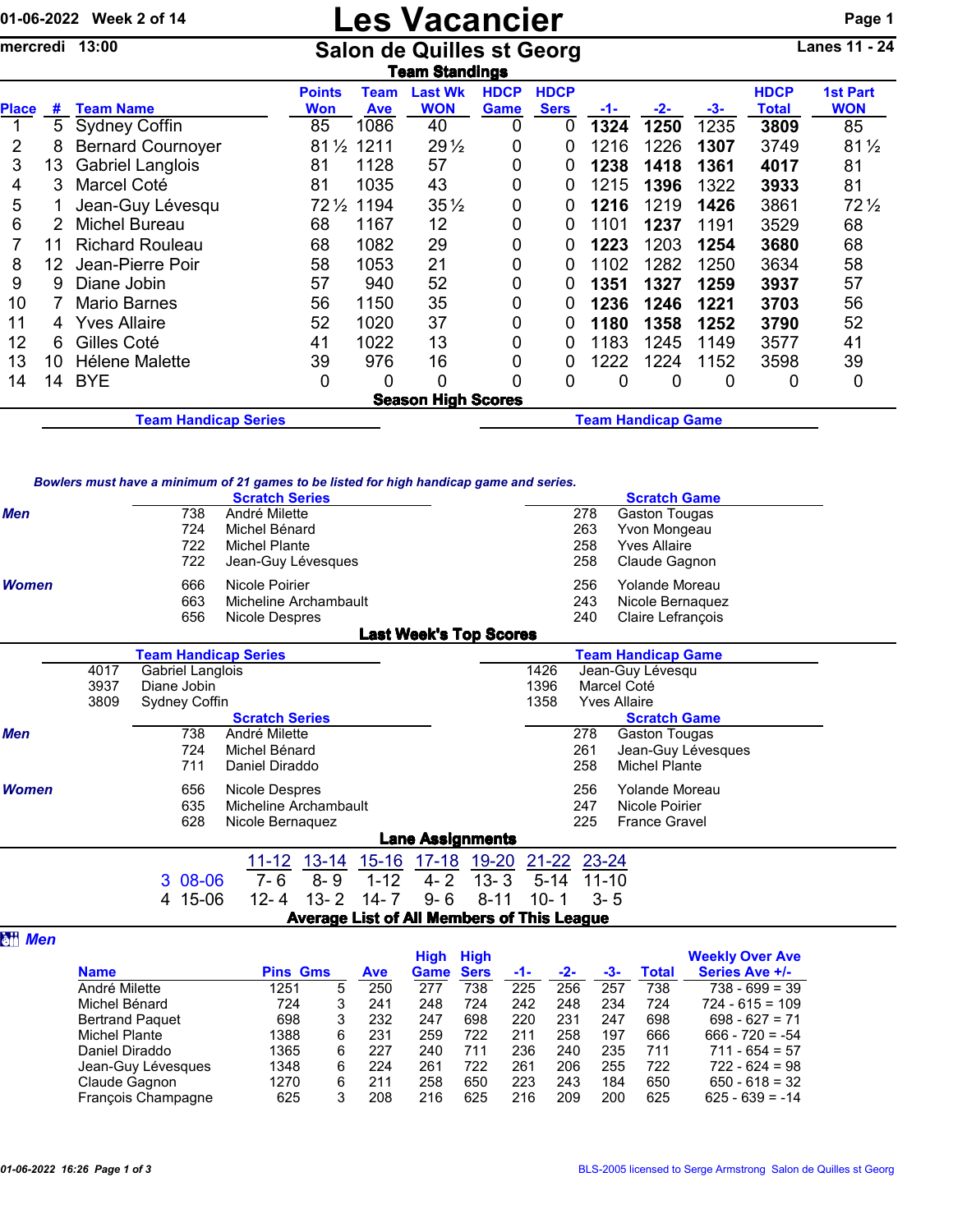| 01-06-2022 Week 2 of 14 |                           |                 |   |                  | <b>Les Vacancier</b> |             |       |                 | Page 2 |              |                        |  |
|-------------------------|---------------------------|-----------------|---|------------------|----------------------|-------------|-------|-----------------|--------|--------------|------------------------|--|
|                         |                           |                 |   |                  | High                 | <b>High</b> |       |                 |        |              | <b>Weekly Over Ave</b> |  |
|                         | <b>Name</b>               | <b>Pins Gms</b> |   | <b>Ave</b>       | Game                 | <b>Sers</b> | $-1-$ | -2-             | -3-    | <b>Total</b> | Series Ave +/-         |  |
|                         | <b>Yves Allaire</b>       | 1235            | 6 | $\overline{205}$ | 258                  | 622         | 214   | 226             | 182    | 622          | 622 - 612 = 10         |  |
|                         | <b>Bernard Cournoyer</b>  | 1229            | 6 | 204              | 246                  | 617         | 152   | 246             | 214    | 612          | $612 - 615 = -3$       |  |
|                         | Jean-Claude Cournoyer     | 1228            | 6 | 204              | 233                  | 660         | 232   | 195             | 233    | 660          | $660 - 567 = 93$       |  |
|                         | <b>Andre Dupuis</b>       | 1228            | 6 | 204              | 223                  | 629         | 186   | 223             | 220    | 629          | $629 - 597 = 32$       |  |
|                         | <b>Marcel Cote</b>        | 1224            | 6 | 204              | 217                  | 613         | 202   | 217             | 192    | 611          | $611 - 612 = -1$       |  |
|                         | Majella Jean              | 1213            | 6 | 202              | 248                  | 658         | 193   | 217             | 248    | 658          | $658 - 555 = 103$      |  |
|                         | <b>Richard Rouleau</b>    | 1212            | 6 | 202              | 249                  | 632         | 162   | 190             | 228    | 580          | $580 - 630 = -50$      |  |
|                         | Gaétan Desjardins         | 1212            | 6 | 202              | 237                  | 664         | 191   | 237             | 236    | 664          | $664 - 546 = 118$      |  |
|                         | Michel Bureau             | 1205            | 6 | 200              | 234                  | 619         | 204   | 178             | 204    | 586          | $586 - 618 = -32$      |  |
|                         | Yvon Mongeau              | 1195            | 6 | 199              | 263                  | 636         | 228   | 154             | 177    | 559          | $559 - 636 = -77$      |  |
|                         | Benoit Galipeau           | 1185            | 6 | 197              | 226                  | 632         | 211   | 171             | 171    | 553          | $553 - 630 = -77$      |  |
|                         | Gabriel Langlois          | 592             | 3 | 197              | 235                  | 592         | 159   | 235             | 198    | 592          | $592 - 606 = -14$      |  |
|                         | Roger Douville            | 1180            | 6 | 196              | 253                  | 670         | 184   | 253             | 233    | 670          | $670 - 510 = 160$      |  |
|                         | <b>Mario Barnes</b>       | 580             | 3 | 193              | 205                  | 580         | a193  | a193            | a193   | 579          | $579 - 579 = 0$        |  |
|                         | Gilles Coté               | 1150            | 6 | 191              | 215                  | 590         | 210   | 160             | 190    | 560          | $560 - 588 = -28$      |  |
|                         | Réjean Nadeau             | 1145            | 6 | 190              | 227                  | 618         | 190   | 160             | 177    | 527          | $527 - 618 = -91$      |  |
|                         | Gaston Tougas             | 1144            | 6 | 190              | 278                  | 653         | 195   | 278             | 180    | 653          | $653 - 489 = 164$      |  |
|                         | Daniel Chiasson           | 1135            | 6 | 189              | 224                  | 598         | 138   | 180             | 219    | 537          | $537 - 597 = -60$      |  |
|                         | Marcel Brazeau            | 1113            | 6 | 185              | 234                  | 591         | 145   | 234             | 143    | 522          | $522 - 591 = -69$      |  |
|                         | Christian Rheau           | 1085            | 6 | 180              | 237                  | 623         | 190   | 196             | 237    | 623          | $623 - 462 = 161$      |  |
|                         | Jean-Pierre Poirier       | 1071            | 6 | 178              | 215                  | 557         | 129   | 215             | 170    | 514          | $514 - 555 = -41$      |  |
|                         | <b>Richard Dufault</b>    | 1057            | 6 | 176              | 208                  | 554         | 160   | 159             | 184    | 503          | $503 - 552 = -49$      |  |
|                         | Raymond Legare            | 1052            | 6 | 175              | 199                  | 541         | 133   | 179             | 199    | 511          | $511 - 540 = -29$      |  |
|                         | Gaétan Jobin              | 1021            | 6 | 170              | 211                  | 563         | 211   | 149             | 203    | 563          | $563 - 456 = 107$      |  |
|                         | Claude Lachapelle         | 1005            | 6 | 167              | 236                  | 558         | 160   | 161             | 126    | 447          | $447 - 558 = -111$     |  |
|                         | Véronique Lavigne         | 494             | 3 | 164              | 231                  | 494         | 127   | 136             | 231    | 494          | $494 - 549 = -55$      |  |
|                         | Sydney Coffin             | 983             | 6 | 163              | 224                  | 566         | 224   | 164             | 178    | 566          | $566 - 417 = 149$      |  |
|                         | <b>Yvon Auclair</b>       | 933             | 6 | 155              | 186                  | 524         | 135   | 139             | 135    | 409          | $409 - 522 = -113$     |  |
|                         | <b>Robert Filiatrault</b> | 454             | 3 | 151              | 173                  | 454         | a151  | a151            | a151   | 453          | $453 - 453 = 0$        |  |
|                         | Roger Campron             | 429             | 3 | 143              | 189                  | 429         | 79    | 189             | 161    | 429          | $429 - 570 = -141$     |  |
|                         | Paul-Andre Marino         | 0               | 0 | bk198            | 0                    | 0           | a198  | a198            | a198   | 594          | $594 - 594 = 0$        |  |
| ` <sup>:</sup> ∵ Women  |                           |                 |   |                  |                      |             |       |                 |        |              |                        |  |
|                         |                           |                 |   |                  | <b>High</b>          | <b>High</b> |       |                 |        |              | <b>Weekly Over Ave</b> |  |
|                         | <b>Name</b>               | <b>Pins Gms</b> |   | <b>Ave</b>       | Game                 | <b>Sers</b> | $-1-$ | $-2-$           | $-3-$  | <b>Total</b> | Series Ave +/-         |  |
|                         | Micheline Archambault     | 1298            | 6 | 216              | 247                  | 663         | 211   | $\frac{1}{210}$ | 214    | 635          | $635 - 663 = -28$      |  |
|                         | Nicole Poirier            | 1293            | 6 | 215              | 247                  | 666         | 173   | 247             | 207    | 627          | $627 - 666 = -39$      |  |
|                         | Louise Champagne          | 1265            | 6 | 210              | 224                  | 641         | 214   | 197             | 213    | 624          | $624 - 639 = -15$      |  |
|                         | Nicole Bernaquez          | 1217            | 6 | 202              | 243                  | 628         | 181   | 204             | 243    | 628          | $628 - 588 = 40$       |  |
|                         | <b>Yolande Moreau</b>     | 1142            | 6 | 190              | 256                  | 578         | 172   | 150             | 256    | 578          | $578 - 564 = 14$       |  |
|                         | Gisele Beaudet            | 1129            | 6 | 188              | 227                  | 575         | 168   | 214             | 172    | 554          | $554 - 573 = -19$      |  |
|                         | Claire Lefrançois         | 1129            | 6 | 188              | 240                  | 584         | 213   | 182             | 189    | 584          | $584 - 543 = 41$       |  |
|                         | Nicole Despres            | 1123            | 6 | 187              | 229                  | 656         | 201   | 229             | 226    | 656          | $656 - 465 = 191$      |  |
|                         | Jeannine Beaulieu         | 1121            | 6 | 186              | 203                  | 568         | 178   | 183             | 192    | 553          | $553 - 567 = -14$      |  |
|                         | <b>France Gravel</b>      | 1109            | 6 | 184              | 235                  | 570         | 128   | 186             | 225    | 539          | $539 - 570 = -31$      |  |
|                         | Helene Malette            | 523             | 3 | 174              | 204                  | 523         | a174  | a174            | a174   | 522          | $522 - 522 = 0$        |  |
|                         |                           |                 |   |                  |                      |             |       |                 |        |              |                        |  |

| Name                     | <b>THIS OIIIS</b> |                | <u>дус</u> | <u>uaniu</u> | <u>oua</u> | - 1 - | -4-  | <u>-u-</u> | <u>i vtai</u> | $001103$ MVG $117$ |
|--------------------------|-------------------|----------------|------------|--------------|------------|-------|------|------------|---------------|--------------------|
| Micheline Archambault    | 1298              | $\overline{6}$ | 216        | 247          | 663        | 211   | 210  | 214        | 635           | $635 - 663 = -28$  |
| Nicole Poirier           | 1293              | 6              | 215        | 247          | 666        | 173   | 247  | 207        | 627           | $627 - 666 = -39$  |
| Louise Champagne         | 1265              | 6              | 210        | 224          | 641        | 214   | 197  | 213        | 624           | $624 - 639 = -15$  |
| Nicole Bernaguez         | 1217              | 6              | 202        | 243          | 628        | 181   | 204  | 243        | 628           | $628 - 588 = 40$   |
| Yolande Moreau           | 1142              | 6              | 190        | 256          | 578        | 172   | 150  | 256        | 578           | $578 - 564 = 14$   |
| Gisele Beaudet           | 1129              | 6              | 188        | 227          | 575        | 168   | 214  | 172        | 554           | $554 - 573 = -19$  |
| <b>Claire Lefrancois</b> | 1129              | 6              | 188        | 240          | 584        | 213   | 182  | 189        | 584           | $584 - 543 = 41$   |
| Nicole Despres           | 1123              | 6              | 187        | 229          | 656        | 201   | 229  | 226        | 656           | $656 - 465 = 191$  |
| Jeannine Beaulieu        | 1121              | 6              | 186        | 203          | 568        | 178   | 183  | 192        | 553           | $553 - 567 = -14$  |
| <b>France Gravel</b>     | 1109              | 6              | 184        | 235          | 570        | 128   | 186  | 225        | 539           | $539 - 570 = -31$  |
| <b>Helene Malette</b>    | 523               | 3              | 174        | 204          | 523        | a174  | a174 | a174       | 522           | $522 - 522 = 0$    |
| Diane Jobin              | 1043              | 6              | 173        | 201          | 523        | 159   | 201  | 163        | 523           | $523 - 519 = 4$    |
| Viviane Hébert           | 1005              | 6              | 167        | 196          | 530        | 181   | 140  | 154        | 475           | $475 - 528 = -53$  |
| Marthe Paguet            | 499               | 3              | 166        | 201          | 499        | 201   | 155  | 143        | 499           | $499 - 552 = -53$  |
| Micheline Tremblay       | 990               | 6              | 165        | 214          | 547        | 214   | 179  | 154        | 547           | $547 - 441 = 106$  |
| Pierrettte Rouleau       | 979               | 6              | 163        | 174          | 514        | 174   | 171  | 169        | 514           | $514 - 465 = 49$   |
| Lauren Diraddo           | 976               | 6              | 162        | 195          | 497        | 166   | 166  | 165        | 497           | $497 - 477 = 20$   |
| Denise Coté              | 973               | 6              | 162        | 180          | 497        | 149   | 173  | 154        | 476           | $476 - 495 = -19$  |
| Louise Lachance          | 969               | 6              | 161        | 186          | 516        | 150   | 157  | 146        | 453           | $453 - 516 = -63$  |
| Jacqueline Harnois       | 967               | 6              | 161        | 183          | 486        | 168   | 167  | 151        | 486           | $486 - 480 = 6$    |
| <b>Francine Lacasse</b>  | 480               | 3              | 160        | 194          | 480        | 146   | 194  | 140        | 480           | $480 - 504 = -24$  |
| <b>MGinette Marois</b>   | 948               | 6              | 158        | 200          | 503        | 156   | 147  | 200        | 503           | $503 - 444 = 59$   |
| Fernande Leclerc         | 472               | 3              | 157        | 169          | 472        | 155   | 169  | 148        | 472           | $472 - 456 = 16$   |
| Nicole Lafreniere        | 938               | 6              | 156        | 194          | 523        | 163   | 102  | 150        | 415           | $415 - 522 = -107$ |
| Louise Demers            | 935               | 6              | 155        | 184          | 486        | 184   | 173  | 129        | 486           | $486 - 447 = 39$   |
| <b>VGinette Vear</b>     | 920               | 6              | 153        | 214          | 507        | 137   | 139  | 137        | 413           | $413 - 507 = -94$  |
| Jeanne D'Arc Pelletier   | 910               | 6              | 151        | 184          | 465        | 145   | 156  | 144        | 445           | $445 - 465 = -20$  |
| Marie Noel               | 900               | 6              | 150        | 207          | 522        | 144   | 207  | 171        | 522           | $522 - 378 = 144$  |
| Denise Champagne         | 883               | 6              | 147        | 174          | 468        | 134   | 149  | 132        | 415           | $415 - 468 = -53$  |
| France Sylvestre         | 874               | 6              | 145        | 175          | 469        | 175   | 153  | 141        | 469           | $469 - 405 = 64$   |
| Lucille Frechette        | 862               | 6              | 143        | 169          | 461        | 92    | 154  | 155        | 401           | $401 - 459 = -58$  |
| Nicole Galarneau         | 855               | 6              | 142        | 184          | 494        | 147   | 184  | 163        | 494           | $494 - 360 = 134$  |
| Danielle Bissonnette     | 831               | 6              | 138        | 198          | 533        | 196   | 198  | 139        | 533           | $533 - 297 = 236$  |
|                          |                   |                |            |              |            |       |      |            |               |                    |